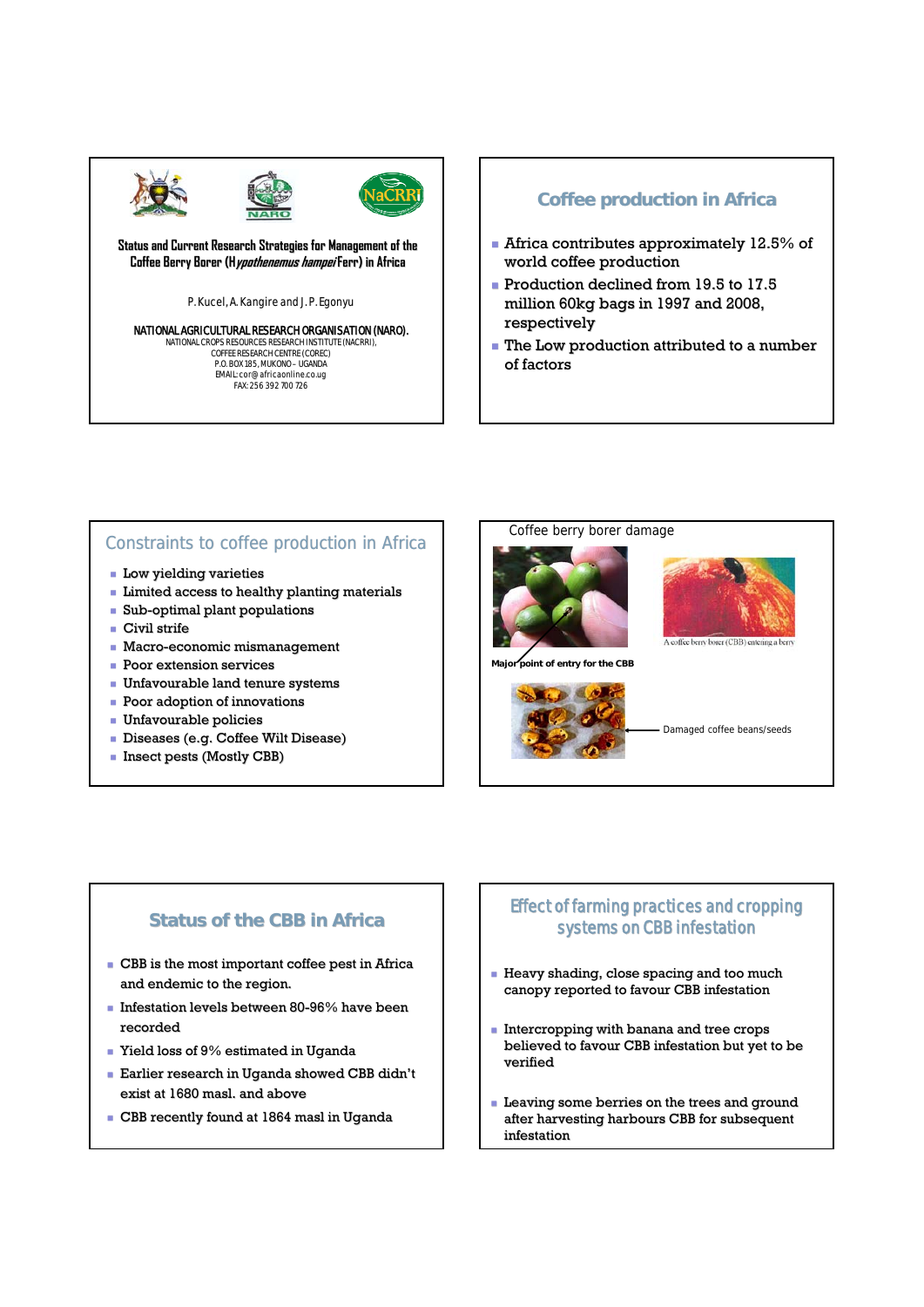### **Approaches to CBB management in Africa**

- **Mainly reliant of cultural practices**
- $\blacksquare$  Chemical control draws concerns over effects on human health and safety of environment
- **IPM** packages sparsely available
- $\blacksquare$  Limited attempts to develop resistant varieties in place
- $\blacksquare$  Hopes are on the use of biological control agents

## **Way forward for CBB research and management in Africa**

- $\blacksquare$  Integration of cultural control with minimum chemical use
- $\blacksquare$  Investigation of factors governing CBB population dynamics
- Screening coffee germplasm for resistance to CBB
- Developing technologies that promote biological Developing technologies that promote biological control
- Collaborative research undertakings
- **Creation of awareness among stakeholders**
- **Integration of gender issues in CBB management** research

# **Conclusion**

- CBB is a big constraint to coffee production in Africa
- Available CBB control options are ineffective
- **There is insufficient awareness among stakeholders,** low adoption of control options and limited recourses for CBB research
- $\blacksquare$  A better understanding of coffee farming systems and practices, and their role in CBB prevalence is required
- $\blacksquare$  More efforts needed to develop biological control and varietal resistance to CBB
- $\blacksquare$  Training and sensitisation of stakeholders important
- Regional and international partnerships is encouraged

# Acknowledgement

- CFC/ICO
- **Local, Regional and International CBB research** partners including CABI, CENICAFE, USDA/ARS, CRF, CIRAD and ORSTOM
- **Authors of publications quoted**